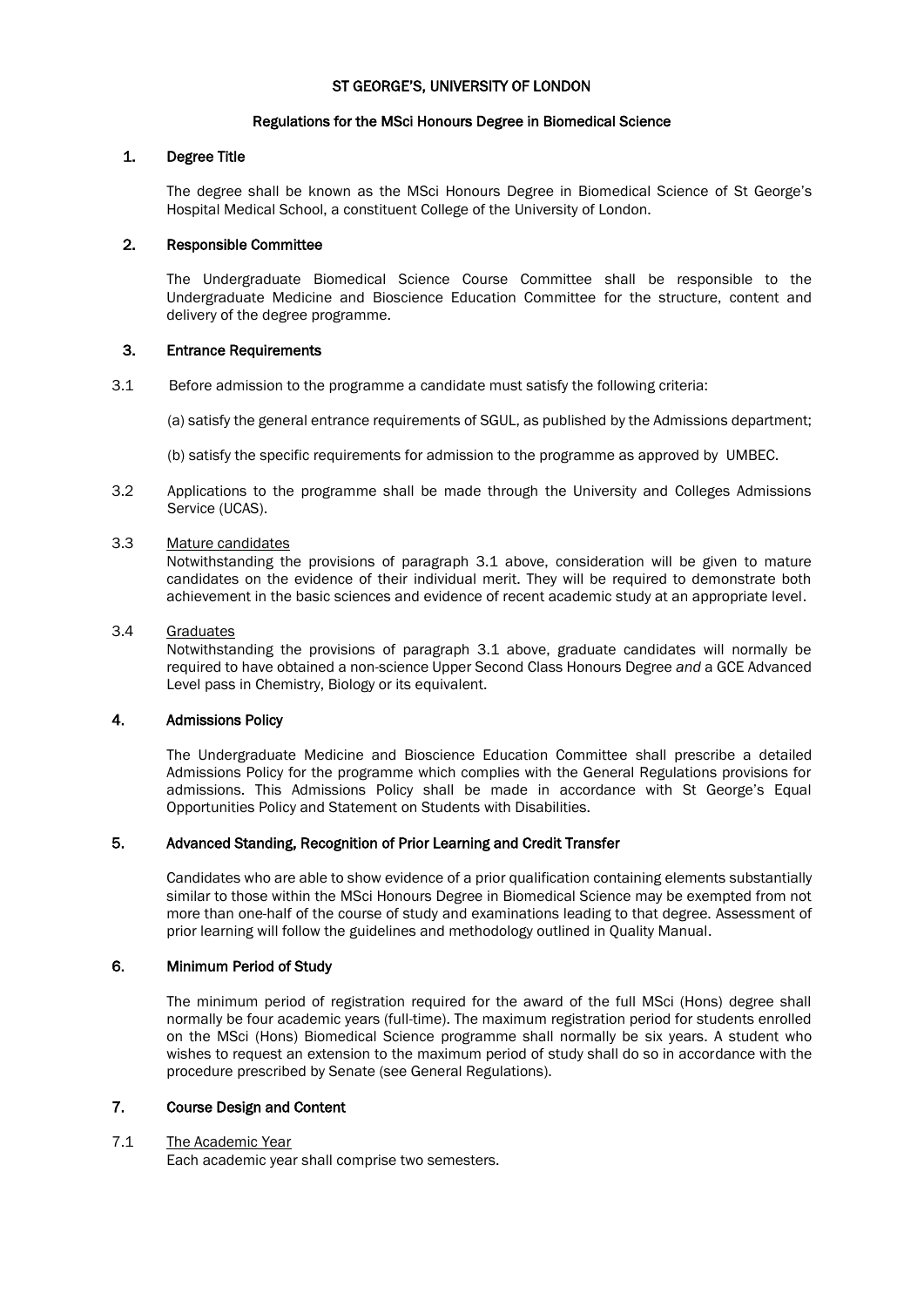7.2 The Modular System

Years One, Two and Three of the degree programme shall be delivered as a series of modules. All modules shall be taught during a single academic year.

Proposals for new modules will be considered for approval by the Course Committee, which will recommend any changes to the Validation Committee for final approval.

7.3 Course Modules

The modules taught shall be as follows (slight title changes may occur from year to year):

7.3.1 Year One (120 credits at Level 4) All compulsory modules

#### Semester<sub>1</sub>

Fundamentals of the Living Cell Fundamentals of Pathology Fundamentals in Pharmacology & Physiology Personal & Academic Skills 1

Semester<sub>2</sub> Physiology 1 Anatomy 1 Personal & Academic Skills 2

7.3.2 Year Two (120 credits at Level 5) All compulsory modules

> Semester 3 Genomics Physiology 2 Anatomy 2 Personal & Academic Skills 3

Semester 4 Microbiology & immunology Molecular Basis of Disease Personal & Academic Skills 4

# 7.3.3 Year 3

In Year 3, students will study modules to the value of 120 credits. All students will complete compulsory modules worth 45 credits and in addition will select a 75 credit pathway, subject to availability.

## *Compulsory 15 credit modules for MSci pathway*

Biomedical Research Techniques for Drug Development Experimental Design and Data Analysis Structured Research Project

## *75 credit pathways:*

Anatomy Cell & Molecular Biology **Genomics** Global Health Immunity & Infection Medical Ethics & Law Physiology & Pharmacology Psychology, Psychiatry & Neuroscience

7.3.4 Year 4 (120 credits at Level 7) All compulsory modules

> Research Proposal Research Project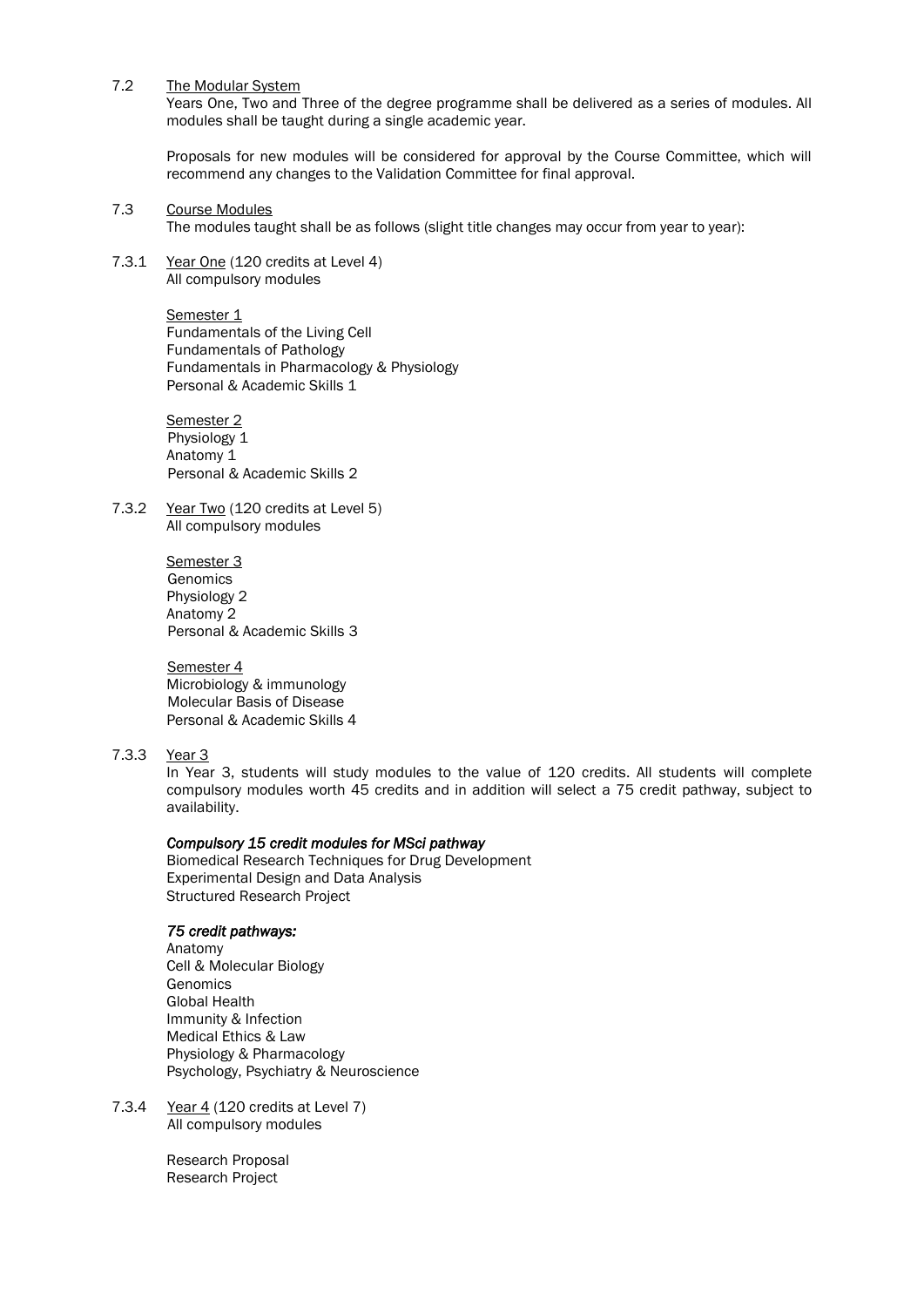The research project may be undertaken at any approved institution within the UK (at the final discretion of the Course Director), or with European partner institutions under the Erasmus+ Scheme.

## 8. Assessment

#### 8.1 Forms of Assessment

Assessment may take various forms. Written examinations may include essays, short answer questions, long answer questions, multiple choice, problem-solving questions, calculation or data analysis. In course assessments may include project reports, practical write ups and presentations. Practical and *viva voce* examinations may be associated with assessments at any stage.

#### 8.2 Timing of Assessments

#### 8.2.1 Years One and Two

Examinations in Years One and Two comprise in-course assessments and written papers taken at the end of each Semester. The written paper at the end of each semester will examine the course material from modules taught during that semester.

## 8.2.2 Year Three

Year 3 taught modules will normally be assessed by a combination of in-course assessment and written examination. In-course assessments will normally be submitted at the end of the semester in which the module was taught. Module co-ordinators will prescribe the topics, guidelines and submission deadlines for in-course assessments and will communicate these to students. Written examinations will normally take place at the end of the academic year.

## 8.2.3 Year Four

Year 4 modules will be assessed through in-course assessment. Module co-ordinators will prescribe the topics, guidelines and submission deadlines for in-course assessments and will communicate these to students. The compulsory Research Project will be assessed by poster presentation, award of an in-course mark from the supervisor, and a mark for the written dissertation.

#### 9. Scheme of Assessment

The Undergraduate Medicine and Bioscience Education Committee shall prescribe a Scheme of Assessment for each component part of the degree course in accordance with Regulation 7 of the General Regulations for Students and Programmes of Study.

# 10. Rules for Progression

The pass mark for academic years 1-3 is 40%. Students are required to pass each academic year to progress to the subsequent level of study. The pass mark for Year 4 is 50%.

Additionally, MSci (Hons) Biomedical Science students are required to obtain a combined average mark of 60% or above from Years 1 and 2 to progress into Year 3 of the MSci programme. Average marks will be calculated by weighting the marks for Year 1 to Year 2 at a ratio of 1:2 (for example, a Year 1 mark of 50% and a Year 2 mark of 65% would be averaged as 50+(65x2)/3= 60).

Students who have successfully passed Years 1 and 2 but who have failed to meet the 60% threshold will be automatically transferred into Year 3 of the BSc Biomedical Science programme.

## 11. Re-entry to Assessments

- 11.1 Students may normally re-sit examinations and/or resubmit work on one occasion only. The reassessment will be by the same methods as at the first attempt. Marks for resubmitted in-course assessments or resit examinations at Levels 4-6 shall be capped at 40%, as detailed in the Scheme of Assessment. Marks for resubmitted in-course assessments or resit examinations at Level 7 shall be capped at 50%, as detailed in the Scheme of Assessment.
- 11.2 A student who fails at first re-entry to examinations will normally have their registration on the course terminated but will be eligible to be considered for a discretionary third attempt at failed assessments, in accordance with the relevant Scheme of Assessment and the *Procedure for consideration for a final discretionary attempt at an assessment*, as approved by Senate. Under this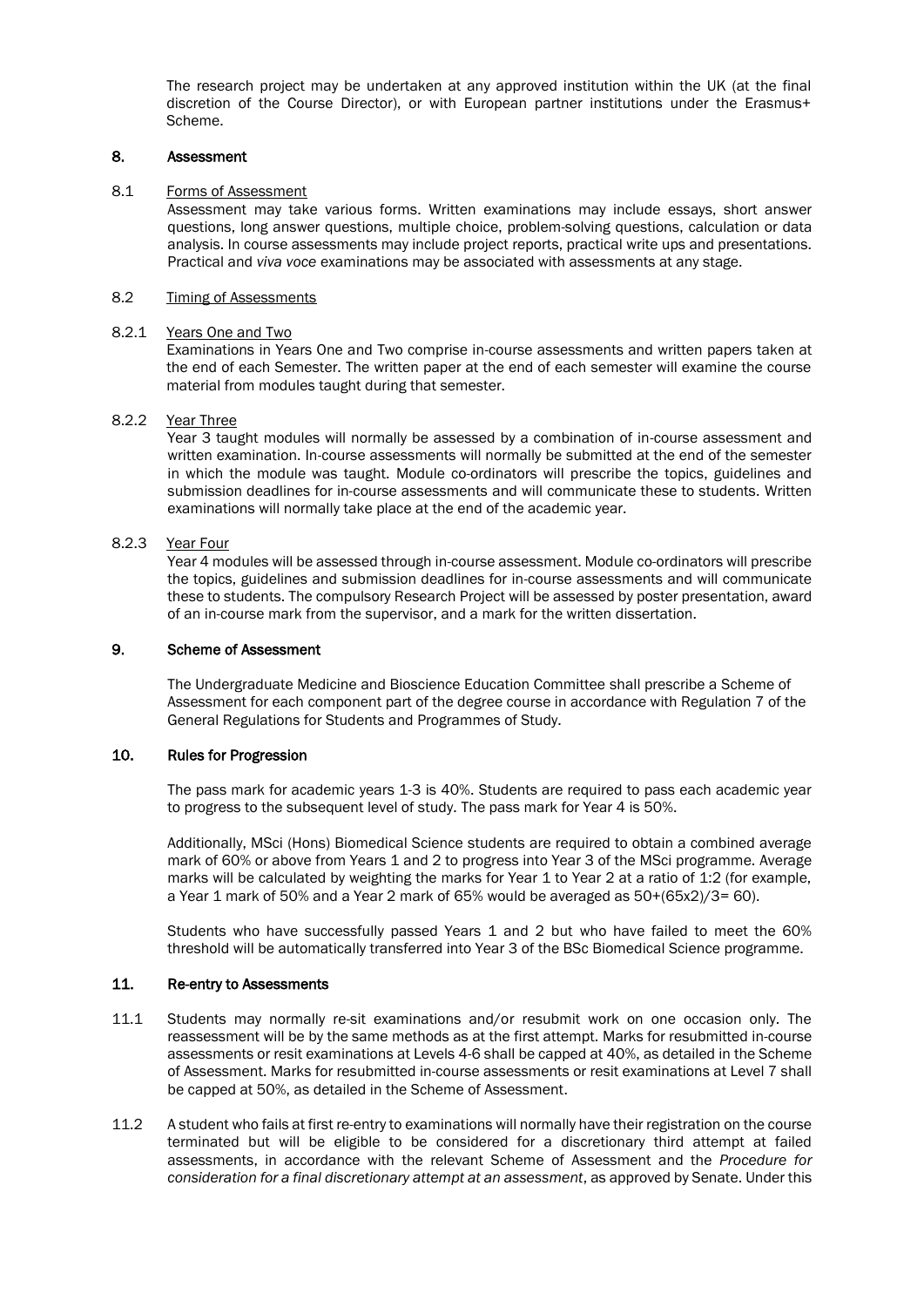procedure, Boards of Examiners will have the authority to approve a discretionary third attempt if a candidate meets programme-specific fast-track criteria. For candidates who do not satisfy the programme-specific fast-track criteria, a Discretionary Panel of Senate will consider the student's application for a discretionary third attempt. Detailed information about process and timescales is published on the Student Affairs section on the SGUL Website.

11.3 A student will be permitted to undertake a discretionary third attempt at assessments on only ONE occasion on the programme.

## 12. Award of Degree

To qualify for the award of the MSci degree, students must complete all the course requirements. Marks from all years of the programme will contribute to the final classification of the degree in accordance with the Scheme of Assessment.

# 13. Classification of Honours

The degree of MSci in Biomedical Science may be awarded with First, Upper Second or Lower Second Class Honours in accordance with accordance with the Scheme of Assessment.

# 14. Exit qualifications

- 14.1 Oualifications at certificate and diploma level shall be available to students who have successfully completed the relevant components of the programme of study, as set out in the paragraphs below, but who are not continuing registration for the MSci (Hons) Biomedical Science degree or any other degree award at St George's. The award of these qualifications shall be considered by the Board of Examiners on the recommendation of the Course Director.
- 14.2 An Undergraduate Certificate in Biomedical Science may be awarded to students who have successfully completed Year 1 of the MSci Biomedical Science degree programme (120 credits at Level 4).
- 14.3 An Undergraduate Diploma in Biomedical Science may be awarded to students who have successfully competed Years 1 and 2 of the MSci Biomedical Science degree programme (120 credits at Level 4, and 120 credits at Level 5).
- 14.4 The degree of BSc (Hons) Science of Biomedicine may be awarded to students who have successfully competed Years 1, 2 and 3 of the MSci Hons Biomedical Science degree programme (120 credits at Level 4, 120 credits at Level 5 and 120 credits at Level 6) and who wish to exit the programme. The degree of BSc (Hons) Science of Biomedicine may be awarded with First, Upper Second, Lower Second or Third Class Honours in accordance with accordance with the Scheme of Assessment
- 14.5 The awards referred to in this section shall be made by St George's Hospital Medical School, a constituent college of the University of London, and shall not be classified.

# 15. Date of Award

The date of the Board of Examiners meeting will be the date the award is conferred.

# 16. Course Syllabus

A detailed syllabus for each component part of the degree course shall be prescribed by the Undergraduate Course Committee for Biomedical Science and shall be published on Canvas.

## 17. Constitution of the Board of Examiners

Appointment and Accountability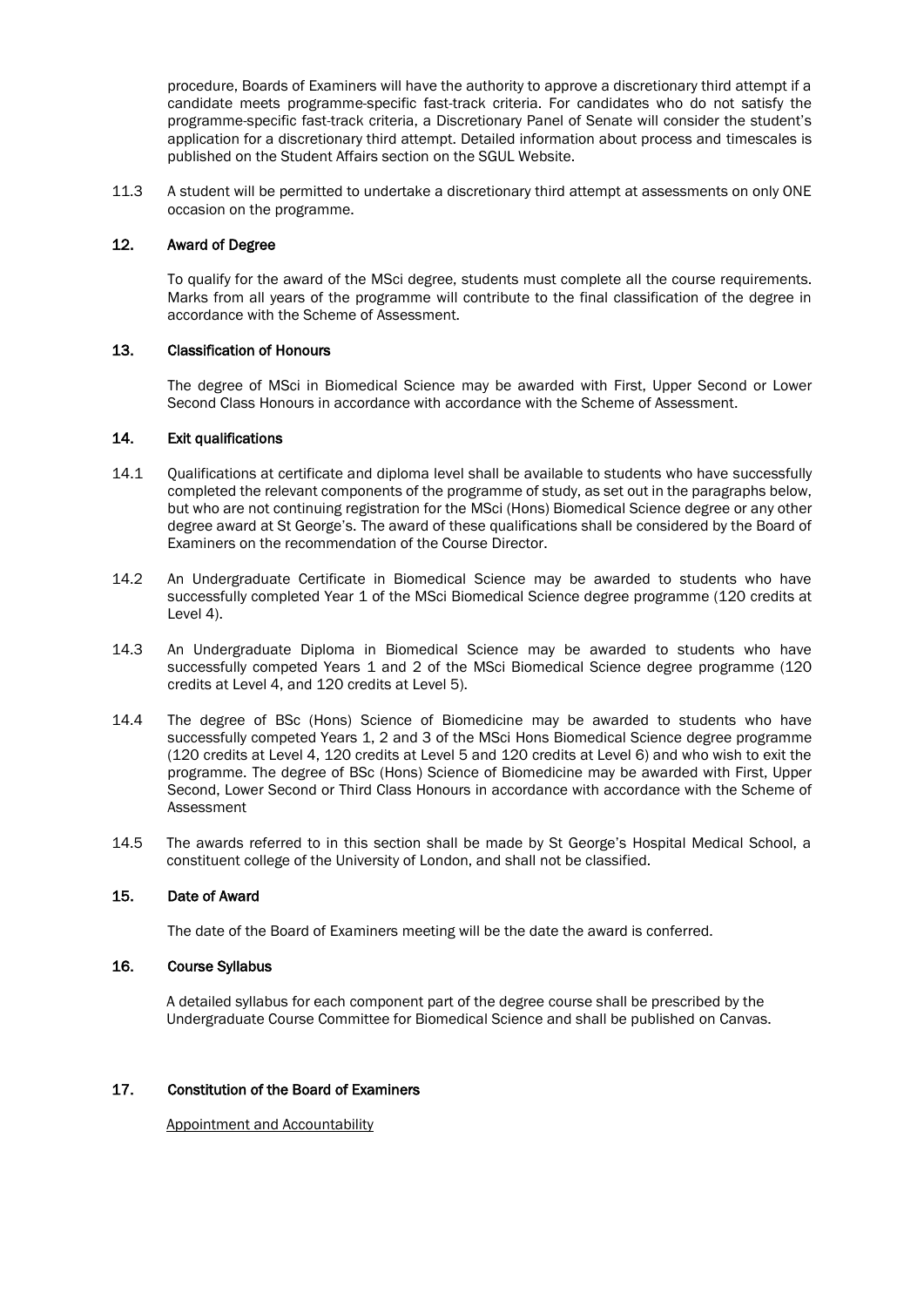- 17.1 The Board of Examiners for the BSc (Honours) Degree in Biomedical Science is appointed by the Senate for each academic year (starting 1 October) to conduct examinations for that degree at St George's in accordance with the Regulations and the Schemes of Assessment for that course.
- 17.2 The Board of Examiners shall make reports to SGUL's Senate, through the Academic Registrar, after the conclusion of examinations for each stage of the degree course.

#### 17.3 Membership

The Board shall consist of:

- (a) The Principal and the Vice-Principal *(ex officio).*
- (b) A Chair and a Deputy Chair who shall each be an Internal Examiner
- (c) A Responsible Examiner, who shall be an Internal Examiner, for each module or half module examined within the curriculum.
- (d) An External Examiner for each subject area included within the curriculum; at least one External Examiner shall be external to the University of London.
- (e) A Senior External Examiner will also be appointed to take an overview of the degree.

#### 17.4 Appointment of the Board

In October of each year the Principal, acting on the advice of the Undergraduate Course Committee for Biomedical Science, shall nominate the Chair and Deputy Chair of the Board. To be eligible for nomination, a person must be a member of the academic staff of SGUL or hold an honorary academic appointment and have at least three years' experience of examining. These nominations shall be confirmed by the Senate in April.

- 17.5 In October of each year the Academic Registrar shall invite the Undergraduate Course Committee for Biomedical Science to nominate Internal Examiners and External Examiners for the coming academic year.
- 17.6 To be eligible for nomination as an Internal Examiner, a person must be a member of the academic staff of SGUL or hold an honorary academic appointment.
- 17.7 To be eligible for nomination as an External Examiner, a person must be a member of the academic staff of another college of the University of London, another university or equivalent institution, or hold an honorary teaching appointment with that university or institution, and must have at least three years' experience of examining within their own institution. Nominations as External Examiners should not be made unless it has first been ascertained that they are in principle willing and able to serve. An External Examiner may not serve on the Board for more than four consecutive years and after retiring from membership shall not be eligible to serve again until a period of two years shall have elapsed.
- 17.8 The complete list of the nominated Board shall be forwarded by the Academic Registrar to the Senate in the Autumn term for appointment.
- 17.9 Following confirmation by the Senate, letters of appointment shall be sent by the Academic Registrar to all members of the Board, with the relevant Scheme(s) of Assessment, Instructions for Marking, dates of examinations, and advice as to the duties of examiners.
- 17.10 Duties of examiners and conduct of examinations

The General Regulations for Students and Programmes of Study of SGUL, and the Schemes of Assessment for each stage of the degree, detail the duties of examiners and the rules for the conduct of the examinations.

Assessors may be appointed by the Chair of the Board to assist with the setting of examinations or the marking of candidates' work. Assessors need not be members of the Board but shall be invited to meetings of the Board where they may speak but not vote.